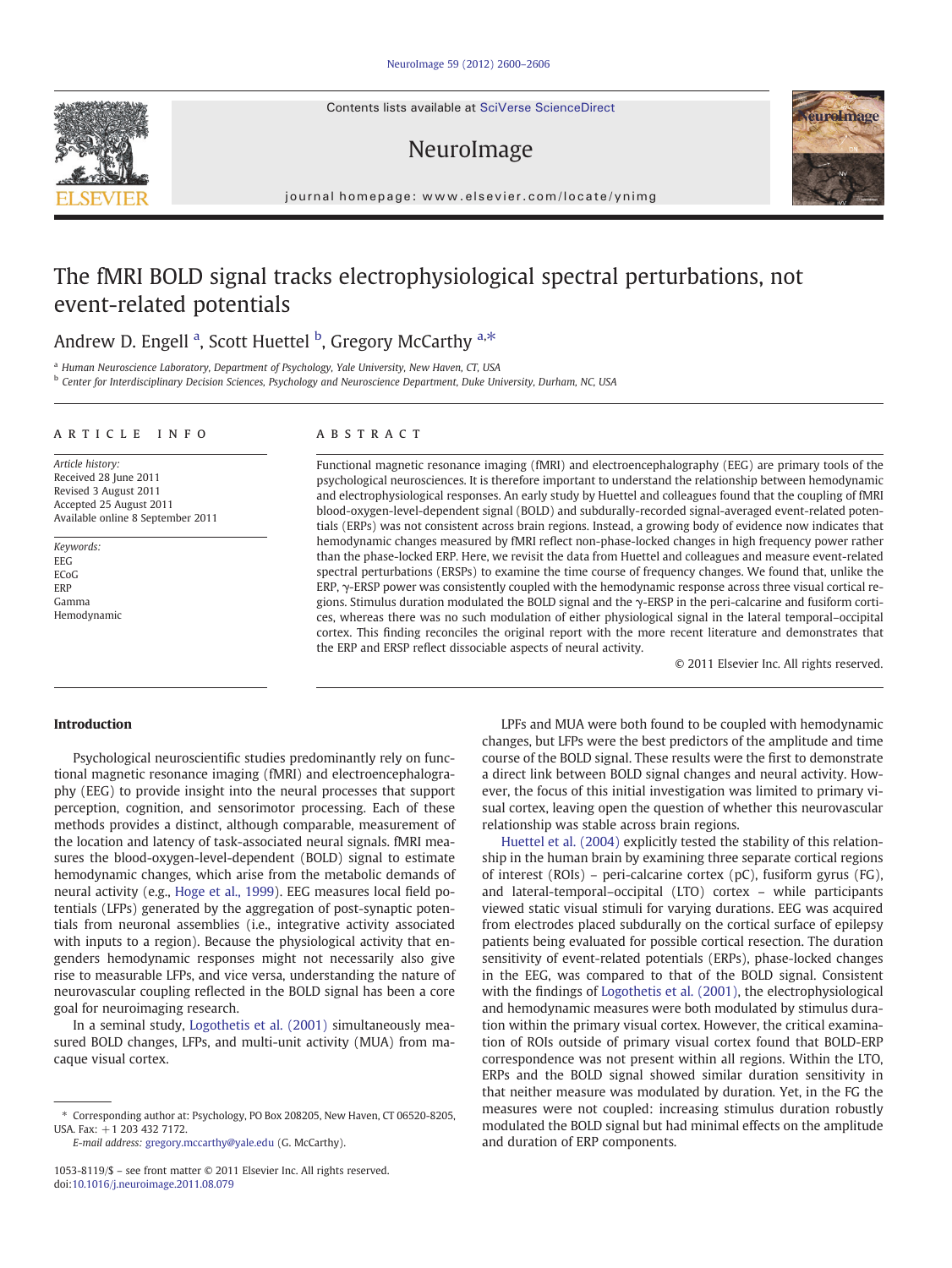The inconsistent covariation between BOLD and ERP signals might indicate regional variation in neurovascular coupling, or any of several other possible explanations. As [Huettel et al. \(2004\)](#page-6-0) speculated, the weaker relationship in the FG might have been due to the spatial resolution of the two methods. The spatial extent of hemodynamic changes extends beyond the underlying neural response [\(Malonek](#page-6-0) [and Grinvald, 1996\)](#page-6-0). Thus, BOLD changes may exist where there is no concomitant neural, and therefore, electrical activity. Similarly, due to volume conduction of electrical fields, changes in the ERP can reflect activity from distant neural generators. This possibility is exacerbated by signal averaging, in which the contribution of nonstimulus-locked local neural activity is greatly diminished in favor of stimulus-locked activity that may be local or distant. It is therefore possible that the spatial imprecision of these techniques gave rise to the absence of covariation within the FG. Or, as a more intriguing possibility, the BOLD response may be coupled to aspects of neuronal activity that do not themselves modulate the ERP signal.

Since the publication of these early studies, the nature of the relationship between BOLD changes and neural activity has remained a topic of great interest. In recent years, many investigations of neurovascular coupling in the brains of human and non-human animals have demonstrated a tight coupling of changes in γ-band power and the BOLD signal ([Fisch et al., 2009; Goense and Logothetis,](#page-6-0) [2008; Jerbi et al., 2009; Kayser et al., 2004; Koch et al., 2009; Lachaux](#page-6-0) [et al., 2007; Mukamel et al., 2005; Niessing et al., 2005; Ojemann](#page-6-0) [et al., 2010; Sirotin and Das, 2009; Viswanathan and Freeman,](#page-6-0) [2007\)](#page-6-0). Collectively, these investigations have probed the response in multiple brain regions, suggesting that this coupling generalizes beyond visual cortex. Further, we have previously shown that the functional response properties of the BOLD signal are shared by high-frequency oscillations in the  $\gamma$ -band, but not the ERP [\(Engell](#page-6-0) [and McCarthy, 2010, 2011](#page-6-0)).

In light of this evidence, we hypothesize that, despite the inconsistent coupling of BOLD and ERP, coupling of γ-band power and BOLD is conserved across brain regions. Here we revisit the data of [Huettel](#page-6-0) [et al. \(2004\)](#page-6-0) to test this hypothesis by focusing our analysis on event-related spectral perturbations (ERSPs). Unlike ERPs, ERSPs do not depend on a phase-locked relationship with the instigating stimulus. Rather, ERSPs reflect stimulus-induced changes in spectral power within particular frequency bands. We predict ROIs that show BOLD sensitivity to stimulus-duration will also show γ-band ERSP sensitivity, thus demonstrating coupling of hemodynamic and high-frequency responses across brain regions.

### Materials and methods

The description of the experimental design and data acquisition is adapted from the original report by [Huettel et al. \(2004\).](#page-6-0)

# Experimental design

This study used similar versions of the same task in an fMRI experiment and in a separate EEG experiment. The former relied on the participation of neurotypical volunteers, whereas the latter relied on the participation of epilepsy patients being monitored for possible surgery.

On each trial, a single high-contrast black-and-white radial checkerboard was presented at fixation for one of three durations: 100, 500, or 1500 ms. The radial checkerboard had maximum spatial frequency near the fovea (~4 cycles/degree, at 1° from fixation) and spatial frequency decreased linearly to its minimum at the edges of the display (~0.25 cycles/degree, at 10° from fixation). The stimulus did not cycle on and off, but remained static over its duration to facilitate ERP recording of onset and offset potentials. In the fMRI experiment, stimuli were projected into the scanner bore onto a screen, which the subject viewed using mirrored goggles. The resulting field of view subtended  $\sim$ 20 $^{\circ}$ -15 $^{\circ}$  of visual angle. In the ERP experiment, subjects were in a hospital bed and viewed the stimuli on an LCD computer monitor, whose display subtended  $\sim 18^\circ \times 14^\circ$  of visual angle.

In both experiments, the interstimulus interval (ISI) was sufficiently long to preclude refractory effects from preceding trials. The mean ISI for the fMRI experiment was 16 s (range 15–17 s) and the mean ISI for the ERP experiment was 6 s (range 5–7 s). All stimuli were presented using the CIGAL display environment [\(Voyvodic,](#page-6-0) [1999\)](#page-6-0). All fMRI participants viewed a total of 220 stimuli. Eight ERP participants viewed a total of 126 stimuli over three runs that were separated by rest periods. One ERP participant viewed 84 stimuli over two runs. For both fMRI and ERP studies, the three stimulus durations were randomly ordered within each run.

### fMRI image acquisition and analysis

Twelve young adults (seven females, five males, mean age 21 years) participated in the fMRI study, which was conducted at the Duke-UNC Brain Imaging and Analysis Center and approved by the Duke IRB. All MR images were acquired using a 4.0 T GE NVI scanner. To ensure coverage of the ROIs, eight 5-mm thick slices were acquired parallel to the anterior–posterior commissure line, chosen to encompass pC cortex and FG. T1-weighted spin-echo images were acquired at each slice location for identification of anatomically based regions of interest (in-plane resolution  $= 0.9375$  mm<sup>2</sup>). For functional imaging, we acquired T2\*-weighted images sensitive to BOLD contrast using a spiral-out gradient-echo pulse sequence ( $TR = 500$  ms, TE = 20 ms, flip angle =  $20^{\circ}$ , in-plane resolution =  $3.75$  mm<sup>2</sup>).

For each participant, the pC and FG were delineated based on anatomical landmarks. Due to the difficulty of determining anatomical boundaries for V5, we defined the LTO ROIs by identifying the voxel with maximal significance and then selecting all contiguous active voxels. The mean BOLD signal, extending from 5 s prior- to 12 s post-stimulus onset, was extracted from active voxels within the three ROIs. Significance at each voxel was determined by correlating the mean response with a canonical HRF.

#### Intracranial EEG acquisition

Recordings were obtained from nine patients (five females, four males, mean age 31 years) with medically intractable epilepsy who were being evaluated for possible surgery by the Yale Epilepsy Surgery Program [\(Spencer et al., 1982\)](#page-6-0). In these patients, strips or grids of stainless steel electrodes (2.2 mm in surface diameter) were placed subdurally on the cortical surface. The placement of the strips was determined by the clinical needs of each patient, and thus electrode locations varied across individuals. The study reported here was among several sensory and cognitive intracranial EEG experiments in which each subject participated, typically 4–8 days following implantation of electrodes. At the time of participation, medication levels to control seizures and post-operative pain varied across patients. The EEG experiments were not conducted immediately before or after seizures nor were any of our sites of interest revealed to be in epileptogenic cortex. The EEG protocol was approved by the IRB of the Yale University School of Medicine. All participants provided informed consent.

Local field potentials were recorded simultaneously from 128 electrode sites and amplified with a common mastoid reference using an SA Instruments EEG amplifier system with a 0.1–100 Hz bandpass. The EEG signal was continuously acquired and digitized with 14-bit resolution using a Microstar 4200 A/D data acquisition board. The digitized signal was sampled at 250 Hz and written to disk using a custom PC-based acquisition system. A digital code unique to each experimental condition was recorded in a separate channel at the onset of each stimulus presentation.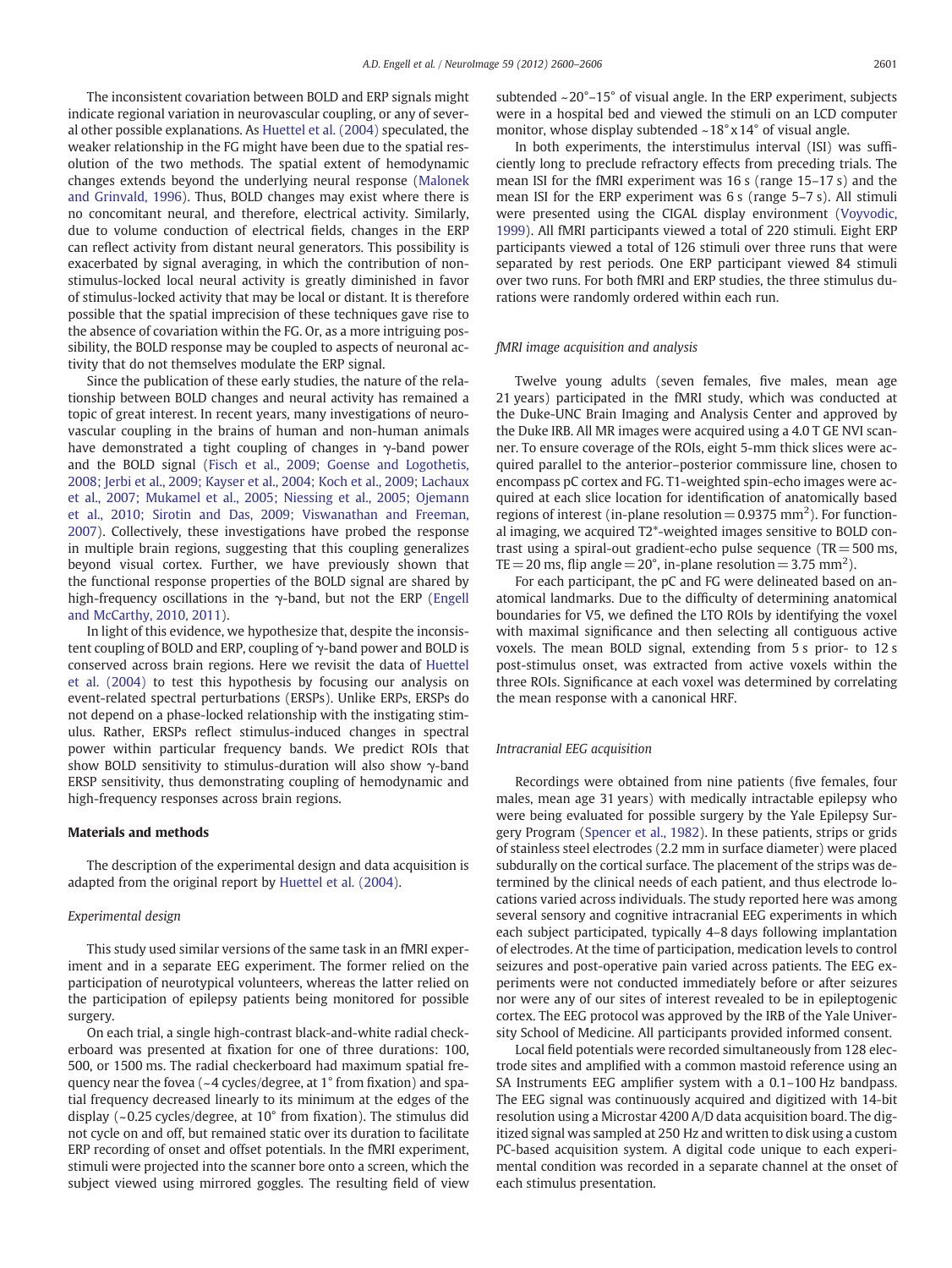Electrodes of interest were localized within the pC (35 electrodes from 8 of 9 patients), FG (17 electrodes from 8 of 9 patients), and LTO (22 electrodes from 9 of 9 patients).

# Event-related potential (ERP) analysis

ERP analyses were performed using custom MATLAB (The Mathworks, Inc.) functions. Residual line noise (60-Hz) filtering was performed in Matlab using a 5th order Butterworth filter that was applied in a temporally symmetric manner to avoid introducing phase shifts. Baseline adjusted ERPs were created by signal averaging the EEG signal across trials for each experimental condition and subtracting from each time point the average of a 200 ms pre-stimulus epoch. A temporally symmetric smoothing kernel with a total length of 13 time-points (from  $-6$  to  $+6$  time points) was convolved with the average ERP waveforms prior to plotting.

# Event-related spectral perturbation (ERSP) analysis

We removed the mean (unsmoothed) signal-averaged ERP from the raw EEG signal for each trial prior to frequency decomposition. This ensured that any significant ERSP differences between conditions did not merely reflect the frequency composition of the phase-locked ERP. As a result of this approach, the frequency-domain analysis reported here is insensitive to spectral changes that undergo phase resetting (i.e., phase-locked 'evoked' EEG responses). However, these spectra are captured in the time-domain analysis (i.e., ERP), resulting in a full characterization of the EEG data. Time–frequency analysis in which the mean response was not removed was also performed. These results only differed in that the frequency domain representation of the ERPs was evident, but did not reveal any additional duration dependent effects and will not be discussed further.

ERSPs were computed using EEGLAB v7.1 ([Delorme and Makeig,](#page-6-0) [2004\)](#page-6-0) and MATLAB v7.9 (The Mathworks, Inc.). Time–frequency power spectra were estimated using Morelet wavelet analysis based on 3 cycles at the lowest frequency (9 Hz) increasing to 20.75 cycles at the highest frequency (125 Hz). Change in power induced by each category (i.e., ERSP) was estimated by calculating the ratio of logpower (db) between the post-stimulus (0–1800 ms) and pre-stimulus  $(-800-0 \text{ ms})$  epochs. ERSPs within the  $\alpha$ -band (9–12 Hz), the  $\beta$ -band (12–30 Hz), and the  $\gamma$ -band (30–100 Hz) were averaged at each timepoint to create a 'power-wave' over time. The amplifiers used in our studies imposed a 100 Hz  $(-3 dB)$  upper limit on the EEG signal, and so we restricted the upper range of the  $\gamma$ -band to 100 Hz.

ERSP differences were tested using paired t-tests of area under the curve (AUC) estimates of the power-waves. AUC was estimated within two temporal windows (500–1000 ms and 1000–1500 ms) to best capture duration dependent differences across conditions. Statistical analysis of the 100 ms condition (contrasted with the 500 and 1500 ms conditions) was performed using the AUC estimates from the 500– 1000 ms epoch. Statistical analysis of the difference between the 500 and 1500 ms conditions was performed using the AUC estimates from the 1000–1500 ms epoch. All contrasts were tested using paired t-tests.

# Results

#### Peri-calcarine cortex (pC)

### γ-ERSP

The γ-ERSP was significantly modulated by stimulus duration [\(Figs. 1 and 2](#page-3-0)). The response to the 100 ms condition was smaller than both the 500 ms  $(t(34)=-10.70, p<.001)$  and 1500 ms  $(t(34)=$  $-11.79$ ,  $p<.001$ ) conditions. The 500 ms condition was smaller than the 1500 ms condition ( $t(34)=-10.99$ ,  $p<.001$ ). Across all conditions, an initial peak was followed by a duration-dependent increase that was almost as large as the onset peak ([Fig. 2](#page-4-0), column 1; row 5).

# β-ERSP

β-ERSP also showed stimulus duration dependence ([Figs. 1 and 2\)](#page-3-0). The 100 ms condition was smaller than both the 500 ms  $(t(34))$  $-6.73$ , p<.001) and 1500 ms (t(34) = −5.26, p<.001) conditions. The 500 ms condition was smaller than the 1500 ms condition  $(t(34))$  $-3.81$ , p<.001). The  $\beta$ -ERSP power-waves show an initial onset peak, followed by a modest sustained response and then an offset peak [\(Fig. 2,](#page-4-0) column 1; row 4). Unlike the  $\gamma$ -ERSP, the  $\beta$ -ERSP revealed notable offset peaks and a smaller sustained response relative to the onset peaks.

# $\alpha$ -ERSP

There was no effect of stimulus duration on  $\alpha$ -ERSP at sites (all  $ps > .01$ ) [\(Figs. 1 and 2](#page-3-0)).

#### ERP

The ERP was modulated by stimulus duration. An initial evoked response was followed by a duration dependent offset potential. Importantly, there was also a period of sustained activity between the onset and offset potentials that was observable in the 500 and 1500 ms conditions (see [Huettel et al., 2004](#page-6-0) for details) ([Fig. 2](#page-4-0), column 1; row 2).

#### BOLD

The BOLD response was modulated by stimulus duration. The amplitude and latency of the peak response increased with longer durations (see [Huettel et al., 2004](#page-6-0) for details) ([Fig. 2,](#page-4-0) column 1; row 1).

# Fusiform gyrus (FG)

#### γ-ERSP

The  $\gamma$ -ERSP showed a duration dependent increase in power [\(Figs. 1](#page-3-0)) [and 2](#page-3-0)). The response to the 100 ms condition was smaller than both the 500 ms  $(t(16) = -2.22, p = .041)$  and 1500 ms  $(t(16) = -3.32,$  $p = .004$ ) conditions. The 500 ms condition was smaller than the 1500 ms condition ( $t(16) = -3.52$ ,  $p < .001$ ). As with the pC, the sustained increase in γ-band power at FG sites was only marginally smaller than the initial onset peak. This is particularly evident in the 1500 ms condition [\(Fig. 2,](#page-4-0) column 2; row 5).

# β-ERSP

A small effect of stimulus duration was observed in the β-ERSP. An initial duration invariant increase in β-power was followed by a seemingly duration dependent decrease in power [\(Figs. 1 and 2](#page-3-0)). However, only the 100 vs. 500 ms contrast was statistically significant  $(t(16) = 4.91, p< .001)$ . Neither the 100 vs. 1500 ms contrast  $(t(16) =$ 1.58,  $p = .134$ ), nor the 500 vs. 1500 ms contrast  $(t(16) = 1.96$ ,  $p = .068$ ) reached significance. It is likely that the lack of statistical significance is a function of the frequency band boundaries, as the 12–30 Hz range seems to combine a loss of power in the 'lower' beta range with an increase of power in the 'higher' beta range that abuts the border between beta and gamma (see [Fig. 1](#page-3-0), column 2).

#### α-ERSP

The  $\alpha$ -ERSP showed a significant decrease as a function of stimulus duration ([Figs. 1 and 2](#page-3-0)). Therefore, larger AUC values reflect a greater loss of alpha power. The response to the 100 ms condition was smaller than both the 500 ms ( $t(16)$  = 5.27,  $p<0.01$ ) and 1500 ms ( $t(16)$  = 3.85,  $p<.001$ ) conditions. The 500 ms condition was smaller than the 1500 ms condition  $(t(16) = 6.77, p<0.001)$ .

#### **FRF**

The ERP from sites within FG differed from those within pC in that there were no notable offset potentials or sustained activity following an initial onset potential (see [Huettel et al., 2004](#page-6-0) for details) [\(Fig. 2,](#page-4-0) column 2; row 2).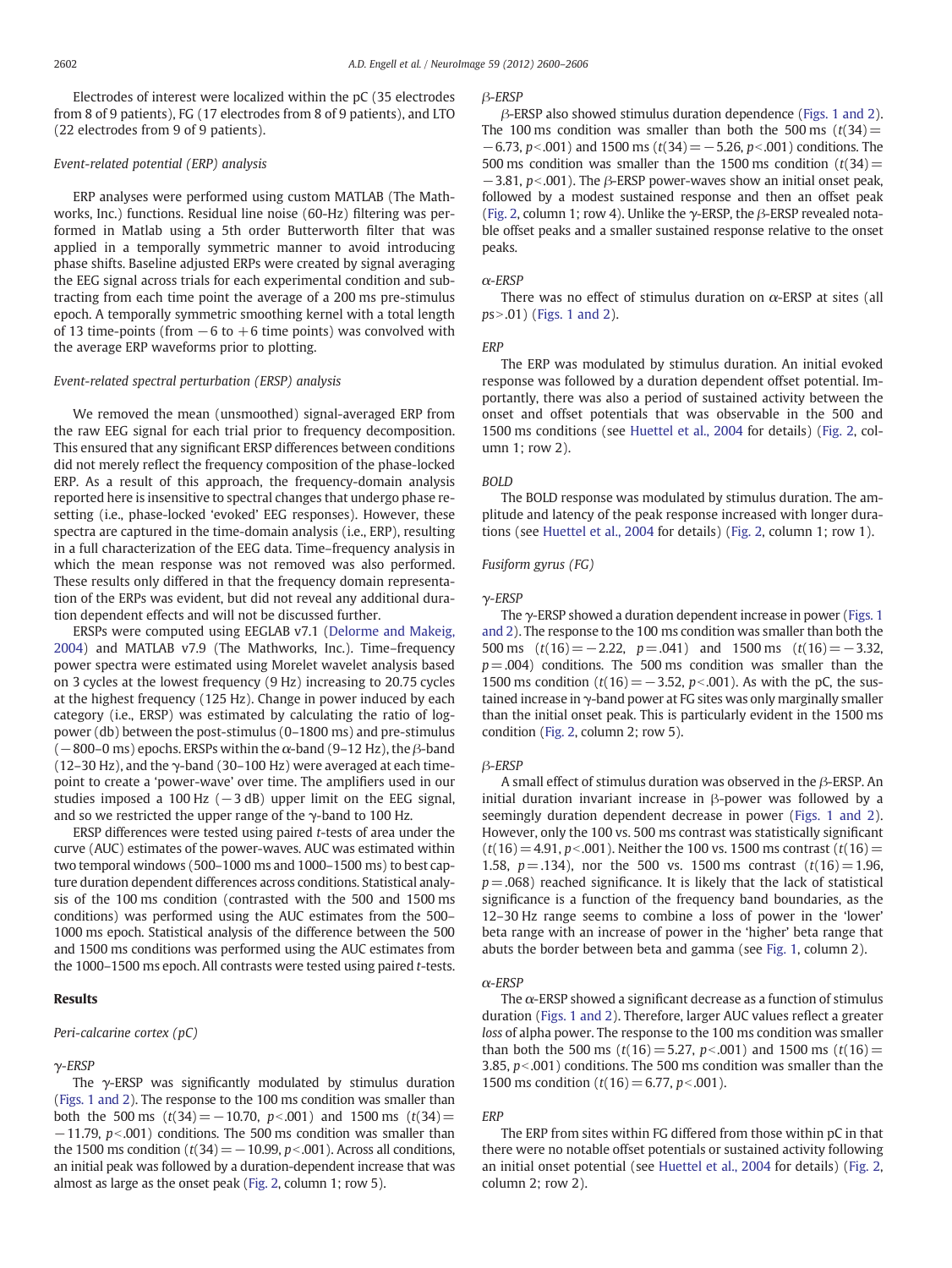<span id="page-3-0"></span>

Fig. 1. Time–frequency plots. Results from the three duration conditions are displayed across each row. The first column illustrates single-trials of 'raw' EEG from a representative electrode within pC (60 Hz line noise has been removed). Columns 2–4 illustrate the unthresholded grand-average time–frequency plots from all electrodes in the pC, FG and LTO, respectively. Note: the lowpass filter was 100 Hz, but we show the spectrogram up to 125 Hz in this figure. The absolute power of this upper range (100–125 Hz) is thus attenuated, but one can still measure the relative difference in post- and pre-stimulus power.

# BOLD

The BOLD response was modulated by stimulus duration. The amplitude and latency of the peak response increased with longer durations (see [Huettel et al., 2004](#page-6-0) for details) [\(Fig. 2,](#page-4-0) column 2; row 1).

# LTO

# γ-ERSP

There was no clear effect of stimulus duration on the  $\gamma$ -ERSP (Figs. 1 and 2). Neither the 100 vs. 500 ms or the 100 vs. 1500 ms contrasts were significantly different ( $ps$  > .01). The 500 vs. 1500 ms contrast did, however, reach significance  $(t(21)=-2.85, p=0.01)$ . Though statistically significant, it is unlikely that this is a 'real' increase as the effect is driven by a small but sustained loss in  $\gamma$ power for the 500 ms condition between ~1000 and 1500 ms [\(Fig. 2,](#page-4-0) column 3; row 5). Furthermore, this loss of power begins at ~400 ms after stimulus offset, suggesting that it is not an effect of the stimulus, but rather noise.

# β-ERSP

There was no effect of stimulus duration on the β-ERSP (Figs. 1 and 2). No pairwise contrasts showed significant differences (all  $ps > .01$ ).

# $\alpha$ -ERSP

There was no effect of stimulus duration on the  $\alpha$ -ERSP (Figs. 1) and 2). No pairwise contrasts showed significant differences (all  $ps > .01$ ). However, visual inspection of the power-waves reveals a modest effect of stimulus duration with longer durations resulting in longer periods of decreased  $\alpha$ -power (see [Fig. 2,](#page-4-0) column 3; row 3).

# **ERP**

The ERP recorded from electrodes within LTO was similar to the ERP recorded form FG sites. After an initial transient response there were no notable offset potentials or sustained responses ([Fig. 2](#page-4-0), column 3; row 2).

# BOLD

There was an increased BOLD response across all conditions, but inconsistent effects of stimulus duration [\(Fig. 2,](#page-4-0) column 3; row 1). There was no difference between the 100 and 500 ms conditions, whereas there was a small, but significant, difference between each of these and the 1500 ms condition (see [Huettel et al., 2004](#page-6-0) for details).

# Discussion

Our results demonstrate that the relationship of the hemodynamic response with subdurally recorded EEG varies across brain regions. The BOLD signal responds to stimulus manipulations – here, visual stimuli of different duration – in a manner similar to that of high frequency components of the EEG (i.e., the  $\gamma$ -band) but different to that of low frequency components of the EEG (including the phase-locked ERP). Specifically, we find that both the BOLD response and  $\gamma$ -ERSP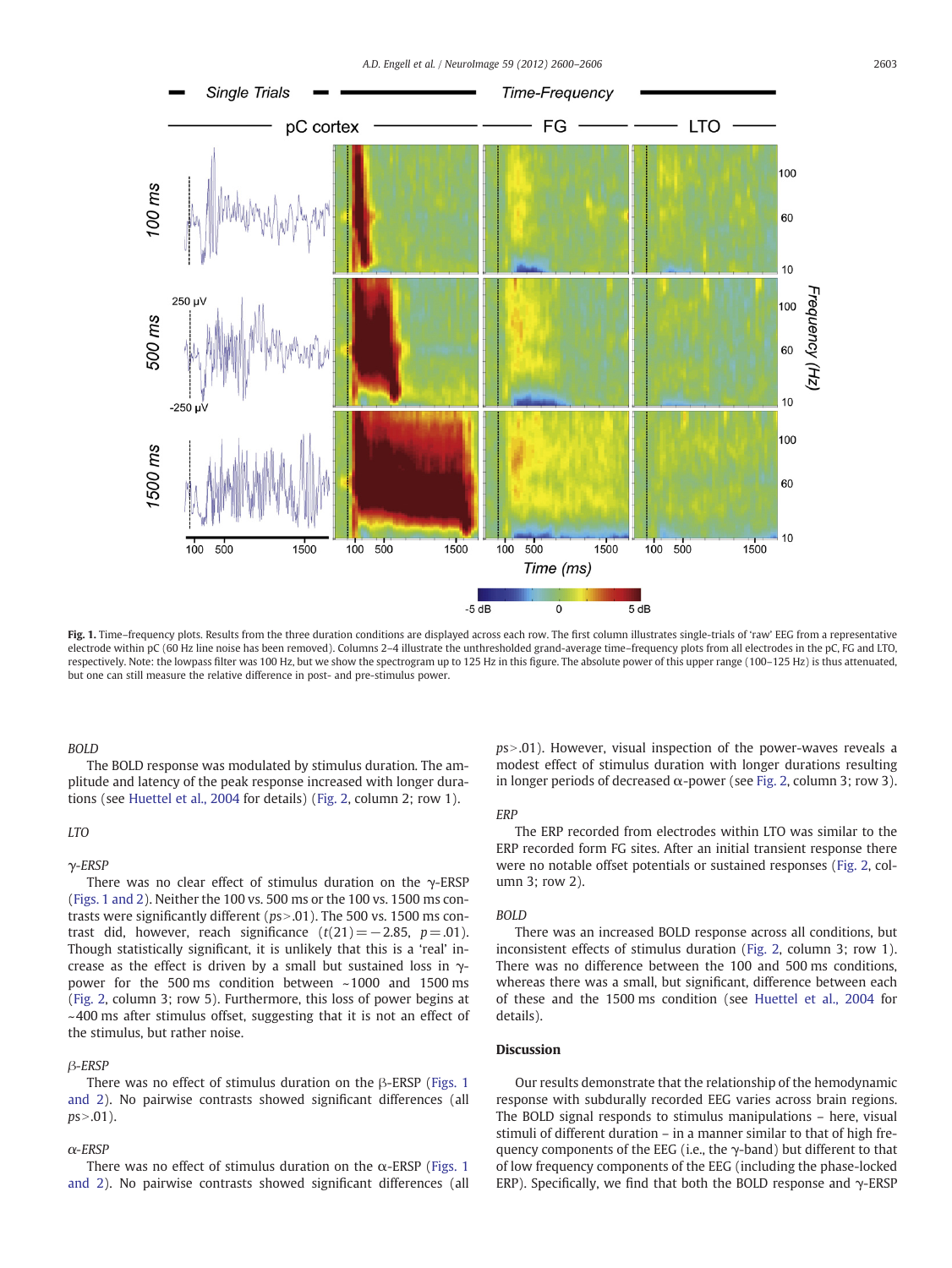<span id="page-4-0"></span>

Fig. 2. BOLD, ERP and ERSP results. Columns 1-3 show the different responses from within the peri-calcarine cortex (pC), the fusiform gyrus (FG), and the lateral-temporal-occipital cortex (LTO). Row 1 illustrates the average BOLD increase response. Row 2 illustrates the grand-average ERP. Rows 3–5 illustrate the grand-averaged ERSP from the alpha, beta, and gamma frequency bands, respectively. Note: the y-axis of the ERSP plots for the pC (column 1, rows 3–5) is less sensitive than for the FG and LTO (columns 2–3, rows 3–5).

are duration-dependent across all durations in pC and FG, but not LTO. The β-ERSP,  $α$ -ERSP, and ERP all show some degree of sensitivity to the stimulus duration. However, the sensitivity to stimulus duration and its relationship to the BOLD response are inconsistent across brain regions.

# γ-ERSP and BOLD

Across all three ROIs there is a consistent relationship between γpower and the BOLD response. Both the pC and FG show stimulus duration dependent increases in both BOLD signal and γ-ERSP. In the LTO, the BOLD and  $\gamma$ -ERSP effects are small and primarily driven by the 1500 ms stimulus duration. The similarity of these responses suggests a relationship between BOLD and γ-power that is not reflected in other components of the EEG, such as low-frequency oscillations  $(<$ 30 Hz) or the phase-locked ERP (see below). This relationship is consistent with prior work that has demonstrated a tight coupling of high-frequency power and hemodynamic activity [\(Engell and](#page-6-0) [McCarthy, 2010, 2011; Jerbi et al., 2009; Koch et al., 2009; Lachaux](#page-6-0) [et al., 2007; Mukamel et al., 2005; Niessing et al., 2005; Ojemann](#page-6-0) [et al., 2010; Sirotin and Das, 2009](#page-6-0)).

Despite the overall similarity between the BOLD and  $\gamma$ -ERSP responses, there is a notable difference in the effect size of these signals across regions. The BOLD response in the FG is approximately onethird larger than that found in the pC (see [Huettel et al., 2004](#page-6-0)). We would therefore predict a similar pattern in the  $\gamma$ -ERSP. However, this is not the case. The increase in  $\gamma$ -power in the pC is substantially larger than that in the FG (see Fig. 2). What might account for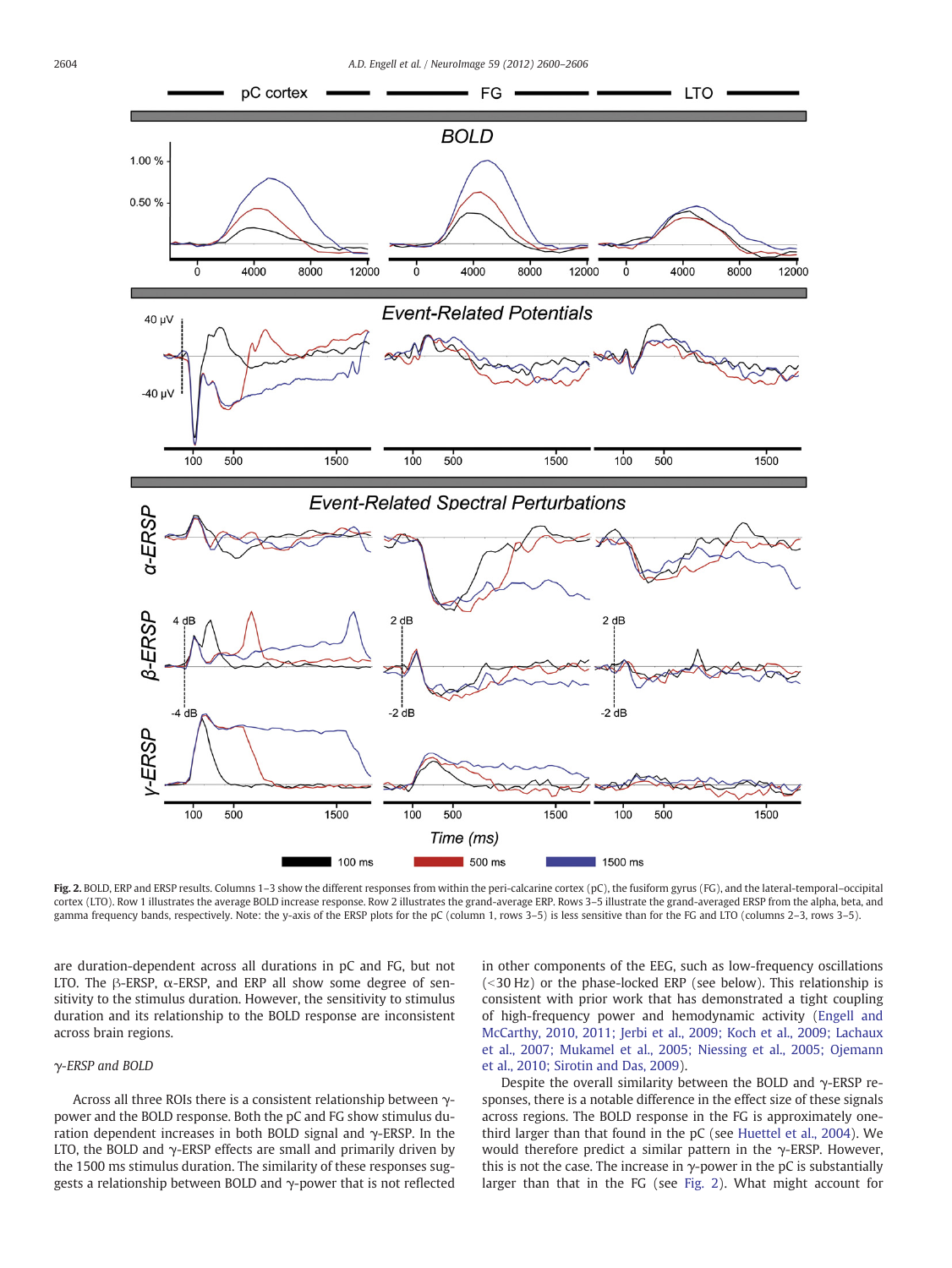this discrepancy? One possibility is that γ-power only partially accounts for the neural processes that generate the BOLD signal. A study of human primary visual cortex found that stimuli of varying spatial frequency had a differential impact on BOLD and magnetoencephalography γ-power [\(Muthukumaraswamy and Singh, 2009](#page-6-0)). Both physiological signals increased in the presence of the visual stimulus, but only the  $\gamma$ -power showed an additional sensitivity to spatial frequency.

Alternatively, this difference might be due to greater functional and anatomical homogeneity in the pC than in the FG. The functional properties of the primary visual system (e.g., V1 and V2) are reasonably well defined by the local anatomy of posterior occipital cortex [\(DeYoe et al., 1996; Engel et al., 1997; Sereno et al., 1995\)](#page-6-0), whereas functionally defined regions along the FG are known to be anatomically variable across individuals (cf., [Puce et al., 1995](#page-6-0)). Visual inspection of the response at each electrode within each ROI shows varying proportions of sites at which we noted a qualitative effect of stimulus duration on the duration of increased  $\gamma$  power; 94.3% (33 of 35) in pCal, 41.2% (7 of 17) of FG sites and 9% (2 of 22) of LTO sites. This variation of the percentage of 'sensitive' electrodes within each region lends support to the notion that greater heterogeneity within the FG accounts for some of the difference in size of the average response. Moreover, this heterogeneity would be less apparent in hemodynamic imaging than in the electrophysiology. The BOLD signal likely extends spatially beyond the region of localization with neural activity [\(Malonek and Grinvald, 1996](#page-6-0)), whereas high-frequency intracranial LFPs are known to rapidly decay as a function of distance from the neural generator (cf., [Jerbi et al., 2009\)](#page-6-0).

No consistent effect of stimulus duration (i.e., change as a function of duration across all conditions) is observed in any of the physiological measures at LTO, however the BOLD signal does show an effect of stimulus presentation. If the BOLD response largely reflects  $\gamma$ -power, why is there no γ-ERSP increase in the LTO? One possibility lies in the differential specificity of the two measures. The LTO ROI was functionally defined in the imaging study and anatomically defined in the EEG study. The imaging study was thus guaranteed to emphasize the contribution of stimulus-sensitive sub-regions within the LTO, regardless of their sparseness. Conversely, the anatomically defined EEG ROI includes all recording sites regardless of stimulus sensitivity and, therefore, would be less likely to reveal a γ-ERSP increase in the ROI average.

# β-ERSP and BOLD

The β-ERSP also shows duration dependence in the pC and FG. Unlike the  $\gamma$ -ERSP, however, the direction of the power change is not consistent across these regions. Within pC there is an initial spike in β-power at stimulus onset, followed by a sustained increase, and finally a second spike after stimulus offset.

Within the FG there is a non-significant trend towards stimulus duration dependence of the β-ERSP (see [Fig. 2](#page-4-0), column 2; row 4). Coupled with the stimulus duration dependence in the pC, this seemingly implies a relationship between β-power and the BOLD signal. However, unlike the  $\gamma$ -ERSP, the β-ERSP is positive in the pC and negative in the FG.

# α-ERSP and BOLD

Within the FG  $\alpha$ -power decreases upon stimulus onset and remains suppressed relative to baseline until after stimulus offset. Low-frequency oscillations have been found to be inversely correlated with the BOLD response in the auditory (e.g., [Mukamel et al., 2005](#page-6-0)), motor (e.g., [Ritter et al., 2009](#page-6-0)), and visual (e.g., [Goldman et al., 2002;](#page-6-0) [Moosmann et al., 2003](#page-6-0)) cortices. Thus, the decrease in alpha power might also be associated with an increased BOLD response. While contribution from α-oscillations cannot be ruled out, gamma is the only frequency band that shares the stimulus duration dependence of BOLD across all ROIs.

# ERP and BOLD

As reported in [Huettel et al. \(2004\),](#page-6-0) the ERPs recorded from the cortical surface reveal an inconsistent relationship with the BOLD signal. In the pC, the BOLD and ERP both demonstrate sensitivity to stimulus duration. In the LTO, there is no effect of stimulus-duration in either the BOLD or ERP. In the FG, however, the BOLD response is duration dependent whereas the ERP is not.

# Patients and healthy controls

A potential limitation of this study is systematic differences that might exist between epilepsy patients with neurotypical subjects. However, as discussed in [Huettel et al. \(2004\),](#page-6-0) we believe that such differences do not account for the current findings. Durationdependent stimulus-evoked responses were found in similar regions in both groups, and further, varied as a function of ROI and electrophysiological measure in the patient group. This complex pattern of results means that any systematic differences as a result of pathology or medication in the patient group would need to selectively manifest within parts of the EEG signal (e.g., the ERP, but not the ERSP) and be further limited to only a subset of the tested ROIs. This seems unlikely, and we thus do not consider this a feasible explanation for the results.

# **Conclusions**

The current findings extend, clarify, and revise inferences drawn in a previous report on these data. [Huettel et al. \(2004\)](#page-6-0) first reported the absence of regional covariation between the human ERP and BOLD signal. Consistent with prior evidence, the hemodynamic and electrophysiological signals demonstrate similar responses within early visual cortex [\(Logothetis et al., 2001\)](#page-6-0), but these similarities are not found in the FG and lateral-temporal occipital cortices. In addition to investigating the ERP, Huettel and colleagues also investigated the duration dependence of non-phase-locked oscillations and reported "… clear duration-related differences in the spectra obtained from electrodes in calcarine and fusiform cortices" [\(2004, p. 170](#page-6-0)). However, it was concluded that these effects were not consistent across regions. An increase in γ-power is observed in the pC, whereas no such increase is observed in the FG. Conversely, a loss of alpha power is observed in the FG, whereas no such decrease is observed in the pC. Why does the current re-analysis of the same data lead us to qualitatively different inferences about BOLD-EEG correspondence?

First, the initial report compared the autospectra in a 2100 ms post-stimulus epoch to the autospectra in a 2100 ms pre-stimulus epoch. In the current report we used wavelet decomposition with a sliding window over time. The latter technique yields better temporal resolution and is therefore more likely to reveal short-lived changes in the post-stimulus epoch. For instance, the prior report found no pre- vs. post-stimulus onset difference in γ-power in the FG, particularly for the 100 and 500 ms conditions. Inspection of the time–frequency plots of the FG electrodes [\(Fig. 1\)](#page-3-0) clearly shows an effect of stimulus duration, but this effect is small  $(\leq 2 \text{ dB})$  and, in the case of the 100 and 500 ms conditions, short lived. An analysis that collapses across a 2100 ms epoch would be susceptible to 'averaging-out' these effects, as was the case.

Second, the initial report restricted analysis of the γ-band to oscillations under 45 Hz. Task sensitive changes in γ-power have been shown in frequencies considerably higher than this 45 Hz upper bound (e.g., [Engell and McCarthy, 2010, 2011; Jung et al., 2011; Lachaux et al.,](#page-6-0) [2005; Ray et al., 2008](#page-6-0)). Here, we investigated frequencies extending up to 100 Hz and defined the 'γ-band' as those frequencies between